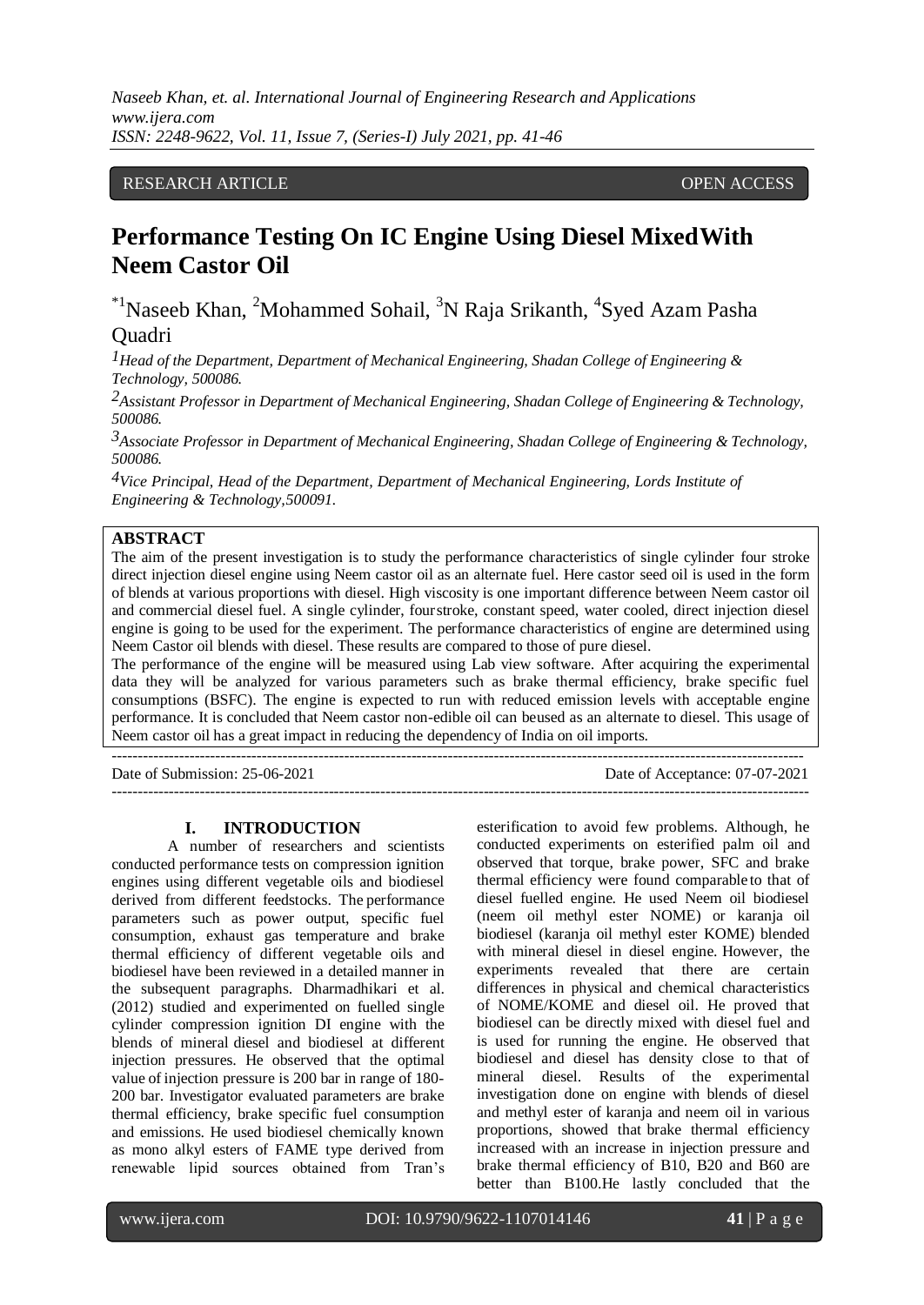emissions of CO and HC are reduced while NOx emissions are increased when compared to diesel. Amba Prasad Rao et al. (2012) studied on the injection parameters and its influence on engine performance andemissions. The experimentation was carried out on various injector nozzle hole sizes. It was observed that spray tip penetration is reduced due to the low spray momentum. His experiments revealed that the diesel engine has high injection pressures with small nozzles, which reduces injection duration and improves combustion efficiency. From his experimentations on different oils, he observed that the vegetable oil has thermo-physical properties close to petro-diesel. And use of biodiesel in engines will reduce the emissions of CO, HC and PM exhaust compared to petro-diesel fuel. But with the use of neat biodiesel, the emission of NOx increases and can be reduced by retarding of injection timing or employing exhaust gas recirculation (EGR).He stated that the injection timing and fuel nozzle hole size have got strong influence on the performance and emissions of engines with biodiesel and diesel blends, as he noticed that diesel sprayatomization and combustion can be controlled by the geometry of nozzle. And rather than biodiesel fuel, the biodiesel blends have better performance with optimized values of fuel injection pressureand nozzle hole size. He concluded that the  $NO<sub>X</sub>$  levels are lower for retarded injection timing andHC emissions would be obtained with advanced injection timings.

Lakshmanan et al. (2010) have carried out the experimental investigation of timed manifold injection (TMI) of acetylene in direct injection diesel engine in dual fuel mode. To carry out the experiment an air cooled stationary diesel engine with rated power output of 4.4 kW at 1500 rpmwas used. Acetylene was introduced into the engine intake manifold through an electronic gas injector from a high pressure cylinder. The optimized start of injection and duration were fixed at  $10<sup>0</sup>$  ATDC and  $90^{\circ}$  crank angles and the experiments were carried out at 110 g/h, 180g/h and 240g/h of gas flow rates. From the cylinder pressure and crank angle data over the compression and expansion strokes the progress of combustion can be analysed. From the observations it was found that for acetylene TMI operation the peak pressure was 73 bar at 240 g/h whereas for baseline diesel operation the peak pressure was 72 bar at same 240 g/h. Heat release rate was calculated byanalysing the average pressure versus crank angle variations for 100 cycles. A higher heat release rate was observed for acetylene than the normal diesel operation. The highest heat release rate wasnoticed at 240 g/h of gas flow rate i.e. 68 J/ $^0$ CA but for diesel it was 66  $J^0$  CA. Gerhard Vellguth studied the performance of a direct injection single cylinder

diesel engine with different vegetable oils. He reported that vegetable oils could be directly used as fuels in diesel engines on a short- term basis with little loss in efficiency. In long-term operation of engine with vegetable oils, he observed operational difficulties like carbon deposits, changes in the lubricating oil properties andring sticking problems. Rao and Gopalkrishna studied the vegetable oils and their methyl esters as fuel for diesel engines and found that the pure vegetable oils could be used in diesel engines without any major problems. The direct injection diesel engine given almost similar output for allthe vegetable oils tested.

Altin et al. indicated that the vegetable oils produced from numerous oil seed crops have high energy content, most of them require some processing to assure safe use in internal combustion engines. They also conducted experiments on a single cylinder DI diesel engine to evaluate the performance and exhaust emissions using sunflower oil, cottonseed oil, soya bean oil and their methyl esters. They found little power loss, higher particulate emissions and less NOX emissions with neat vegetable oils. They concluded that raw vegetable oils can be used as fuel in diesel engines with some modifications. They also indicated that the methyl ester of vegetable oils is more acceptable substitutes for diesel fuel. Nwafor et al. performed tests on an indirect injection diesel engine with rapeseed oil with an injection advance of  $3.5$  and  $5<sup>0</sup>$ CA BTDC. It was reportedthat the delay period was noted to be influenced by the engine load, speed and system temperature.

At 2400 rev/min, there was a significant increase in brake specific fuel consumption with standardfuel injection timing. There was a significant reduction in carbon monoxide and carbon dioxide emissions with advanced timing for the speeds tested. A moderate injection advance was recommended for operations at low engine speeds. Further, he reported that the fuel consumption of heated and unheated oil operations at high loads was slightly higher than the diesel fuel operation. The heated fuel showed a comparative reduction in delay period over the unheated oil.The overall test results showed that fuel heating was beneficial at low speed and part-load operations.

Varaprasad et al. Investigated the effect of using jatropha oil and esterified jatropha oil on a single cylinder diesel engine. They found that the brake thermal efficiency was higher with esterified jatropha oil as compared to raw jatropha oil but inferior to diesel. They also reported low NOX emission and high smoke levels with neat jatropha oil as compared to esterified jatropha oil and diesel.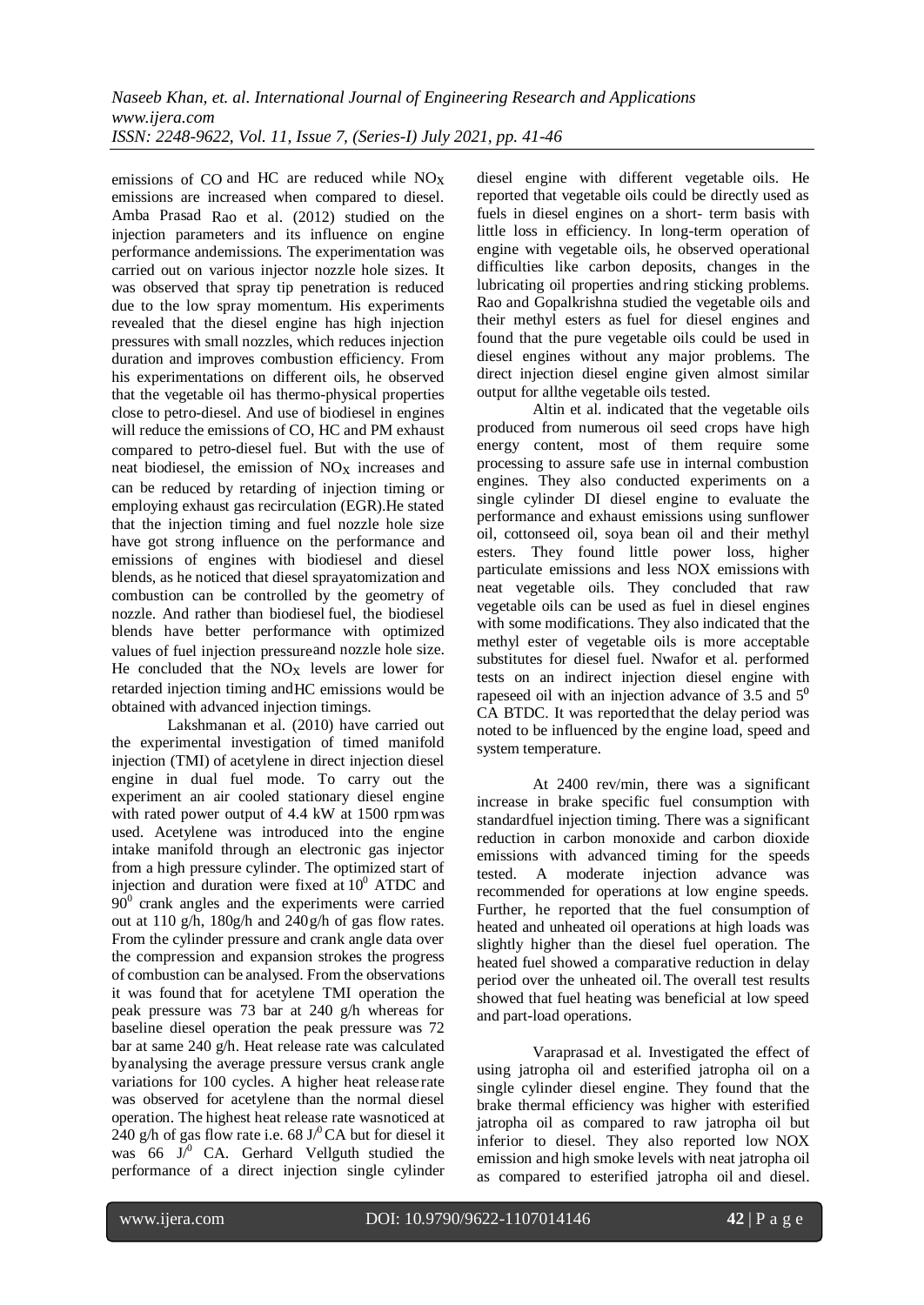Parmanik studied the properties and use of jatropha curcas oil and diesel fuel blends in compression ignition engine. The exhaust gas temperature was observed to be reduced due to reduced viscosity of the vegetable oil diesel blends. It was found that the fuel consumption was increased with a higher proportion of the jatropha curcas oil in the blends. Acceptable thermal efficiencies of the engine were obtained with blends containing up to 50% (by volume) of jatrophaoil. The tests were also conducted by Forson et al. On a single-cylinder direct injection engine operated on diesel fuel, jatropha oil and blends of diesel and jatropha oil in proportions of 97.4%

/ 2.6%; 80% / 20%; and 50% / 50% by volume. The test results showed that jatropha oil can be conveniently used as a diesel substitute in a diesel engine. Jajoo and Keoti Carried out experimentson a single cylinder diesel engine using rapeseed oil, soybean oil and their methyl esters as fuel. They revealed that the engine performance with esters and diesel-vegetable oil blends were comparable to that of diesel operation. For longer use methyl esters are preferable because of their lower viscosity and low smoke formation tendency. Ramadhas, Jayeraj and Muraledharan Studiedthe characterization and effect of using rubber seed oil in a compression ignition engine and found that the rubber seed oil can be directly used instead of diesel and does not need any modifications in the design of the engine. Further, they observed that up to 50% of rubber seed oil can be substituted for diesel easily in the compression ignition engines without any major modification and operational difficulties. Agarwal et al evaluated the performance and emission characteristics of linseed oil, mahua oil and rice bran oil blends. It was reported that linseed oil blends showed comparable thermal efficiency at lower loads; 50% linseed oil blends were found to be more efficient than other blends. Smoke density was higher for 50% blends compared to all other linseed oil blends. Smoke density was found to be higher for mahua blends as compared to mineral diesel at lower engine loads. Rice bran oil blends showed comparable thermal efficiency to that of diesel fuel peration. 20% rice bran oil blend showed minimum brake specific energy consumption and improved performance. Herchel et al found that operation of the test engine with pure coconut oil and coconut oil diesel blends for a wide range of engine load conditions was satisfactory even without engine modifications. Increase of coconut oil in the coconut oil-diesel blends resulted in lower smoke and NOx emissions with an increase in the brake specific fuel consumption.

Rice et al presented the results of an engine test with different blends, neat rapeseed oil and

diesel fuel. There were no significant problems with engine operation using these alternative fuels. The test results showed a reduction in brake thermal efficiency as the amount ofrapeseed oil in the blend increases. Reduction of power-output was also noted with the increased amount of emissions. Mustafa and Jacobus et al made an extensive study on a single cylinder diesel engine operated on a number of vegetable oils like sunflower oil, cottonseed oil, soya bean oil and peanut oil to provide a detailed comparison of performance and emissions. They observed that theengine operation with vegetable oils showed slightly inferior performance. They also observed higher gas phase emissions with vegetable oils as compared to diesel. Korete performed the comparative study using 100% rapeseed oil and commercially available diesel fuel. They observedthat the torque and power output with rapeseed oil were only 2% lower as compared to diesel operation. This was because of the high viscosity of the rapeseed oil. They found the lower heat release rate with rapeseed oil than diesel. During the whole operating range they found that the hydrocarbon and carbon monoxide emissions were higher with rapeseed oil as compared to neat diesel operation. They also observed slower combustion and lower maximum gas temperatures in the combustion chamber. A number of researchers also assessed the performance of a compression ignition engine with different vegetable oils and found that the vegetable oil can be used as blending component to diesel fuel. Prasad et al used non-edible oilssuch as pongamia and jatropha in low heat rejection diesel engine. Esterification, preheating and increase in injection pressure have been tried for utilization of the vegetable oils in diesel engine. Performance parameters such as the brake specific energy consumption and exhaust gas temperature have been reported for varying load for different non-edible oils. The emission of smoke and NOx has been found to increase. Sahoo and Das with other scientists investigated diesel engine performance with biodiesel derived from jatropha oil, Karanja oil and honge oil. Kumar et al found longer ignition delay for jatropha oil methyl ester as compared to diesel fuel on a constant speed diesel engine. Bhatt, Murthy and Dutta carried out performance evaluation tests on a diesel engine with karanjaoil and its blends with diesel. It was observed that karanja oil could be easily blended up to 40% (by volume) in diesel without any significant difference in power output, brake specific fuel consumption and brake thermal efficiency. The performance of engine with karanja oil blends improved with the increase in compression ratio from 16:1 to 20:1.

Merve et al indicated that the torque and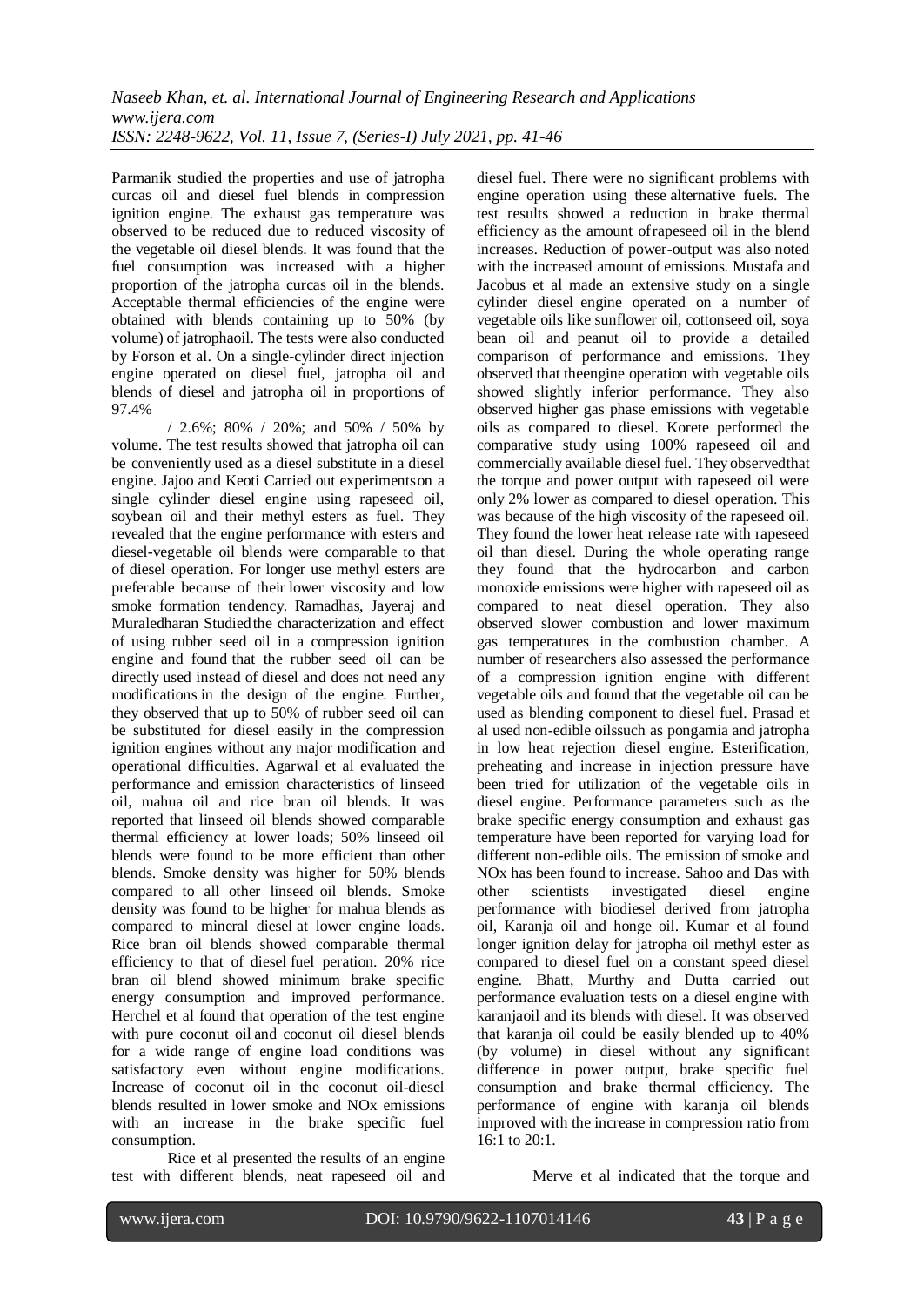brake power output obtained with the used cooking oil derived biodiesel were 3-5% less than diesel fuel. The engine exhaust temperature at each engine speed with biodiesel was less than diesel fuel. Scholl and Sorenson studied the combustion of soya bean oil methyl ester in a direct injection diesel engine. They found that most of the relevant combustion parameters for soya bean oil methyl ester such as ignition delay, peakpressure, and rate of pressure rise were close to those observed for diesel combustion at the same engine load, speed, timing and nozzle diameter. It was found that ignition delay for the two fuels were comparable in magnitude and the ignition delay of soya bean oil methyl ester was found to be more sensitive to nozzle diameter than diesel. Carbon monoxide emissions from soya bean oilmethyl ester was slightly lower, hydrocarbon emissions reduced drastically, NOx for two fuels were comparable and smoke numbers for the soya bean oil methyl ester were lower than that of diesel. They also observed that the premixed portion of the combustion process had a lower rate of combustion with the ester as compared to neat diesel. Clark et al studied the effects of methyl and ethyl esters of soybean oil on a 4-cylinder diesel engine. They observed that the engine fuelled with soybean esters resulted in a slightly less power combined with an increase in fuel consumption. Agarwal trans esterified the linseed oil to prepared linseed oil methyl ester and performed the engine experiments with different blends of biodiesel (linseed oil methyl ester) with diesel and compared the results with baseline data for diesel using a single cylinder direct ignition diesel engine. Further Agarwal and Das studied the biodiesel development and characterization for use as a fuel in compression ignition engine and observed that almost all the important properties of a biodiesel

was in a very close agreement with the diesel oil making it a potential candidate for partial replacement of diesel fuel. The 20% biodiesel blend was found to be optimum, which improved the thermal efficiency of the engine by 2.5%, reduced the exhaust emissions andbrake specific fuel consumption. Al-Widyan et al have carried out variable speed tests on a single cylinder direct injection diesel engine using different blends of biodiesel in diesel, produced from waste vegetable oil. The comparison of the biodiesel blends and the diesel fuel operation was done in terms of engine performance. It was found that with biodiesel blends, the engine operated smoothly without significant problems. The blends burnt more efficiently with better fuel economy and further generated lower emissions.

#### **II. EXPERIMENTAL SETUP**

A vertical, 4-stroke cycle, single cylinder, water-cooled, compression ignition engine was used for the experiment. The engine is coupled to an Eddy Current Dynamometer. Air temperature, coolant temperature and throttle position are connected to open ECU which control fuel injector, fuel pump and idle air. The engine was modified and provision were provided to vary the compression ratio from 16.5:1 to 18.5:1,rated Injection opening pressure 200bar and rated crank angle. The line diagram of the engine setup is shown in the fig.1 below and the engine specifications shown in the table.2.Initially the engine was run with pure diesel and after blends of C&N[50:50] biodiesel as B10,B20 and B30 at various compression ratios for different loads varying with help of loading unit. Various engine performance parameters BTE and BSFC were measured with the help of digital lab view software.



**Figure 2.1.** Line diagram of Experimental setup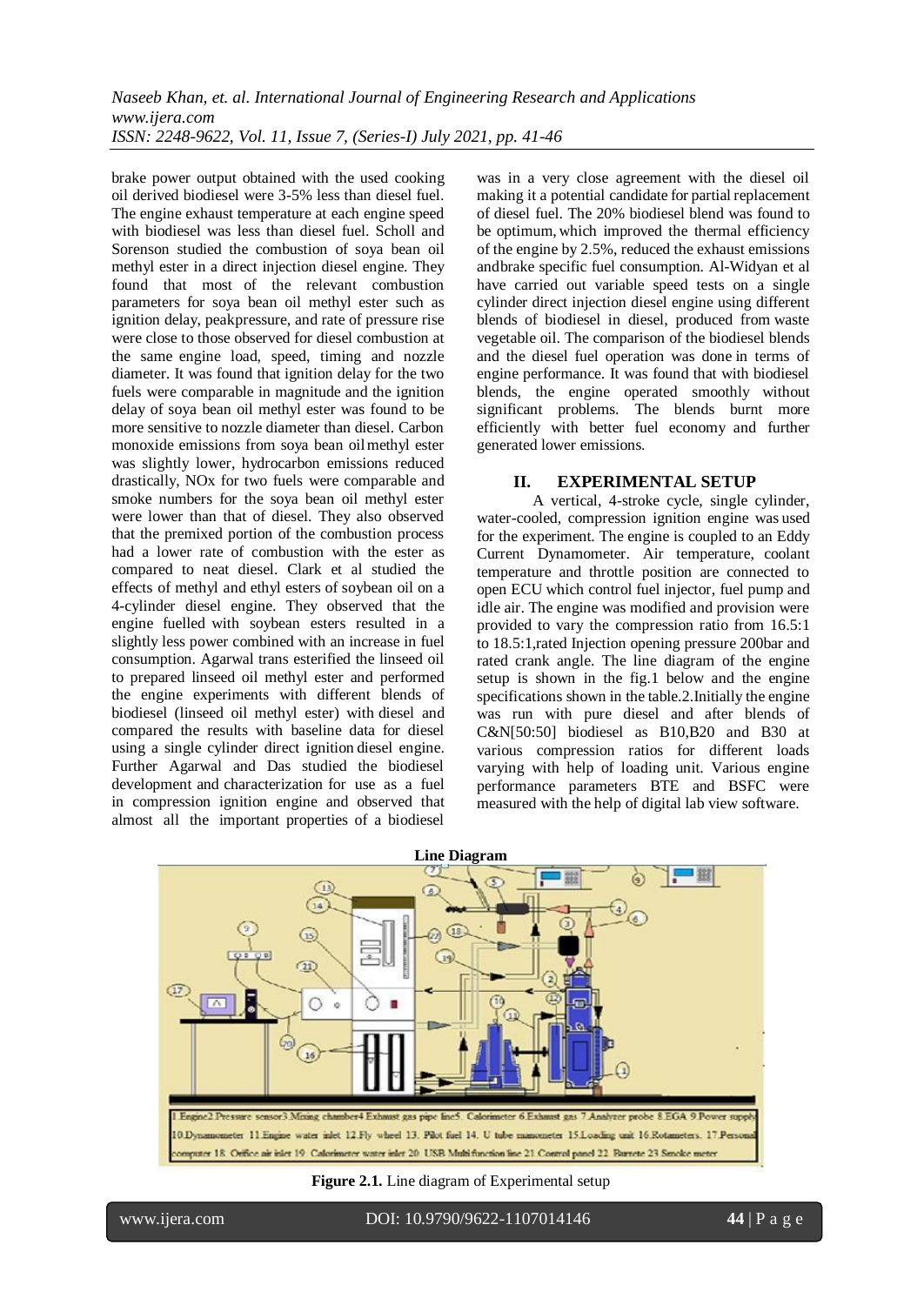*Naseeb Khan, et. al. International Journal of Engineering Research and Applications www.ijera.com ISSN: 2248-9622, Vol. 11, Issue 7, (Series-I) July 2021, pp. 41-46*

| Table 2.1. Specifications of Test Rig. |                            |
|----------------------------------------|----------------------------|
| <b>PARTICULARS</b>                     | <b>SPECIFICATIONS</b>      |
| Type                                   | Vertical, 4S, Water cooled |
| Type of Ignition                       | Compression Ignition(CI)   |
| Rated Power(kW)                        | 3.5                        |
| Injection opening pressure(bar)        | 200                        |
| Constant Speed(RPM)                    | 1500                       |
| Variable compression ratio             | 16.5:1 to 18.5:1           |
| Fuel Injection                         | Direct Injection           |
| Injection Timing(bTDC)                 | $23^{\circ}$               |
| Dynamometer                            | <b>Eddy Current Type</b>   |

#### **III. RESULT & DISCUSSIONS**

The results from the experiments performed on the four stroke engine for maximum load operatingconditions are shown in the graph form and discussed, the graphs of performance BTE & BSFC with BP.

#### **3.1 Brake Thermal Efficiency**



Figure 3.1 Influence of BTE Vs BP for different substitution of Biodiesel.

The above figure shows the effect of Brake Thermal Efficiency with BP. It was noticed that the performance brake thermal efficiency were increases by the increase of blends percentage when compared to pure diesel blends gives an better efficiency. As the load was increased from 25% to 100% the performance of brake thermal efficiency increases. Which shows that the performance of BTE is increases for addition of blends.